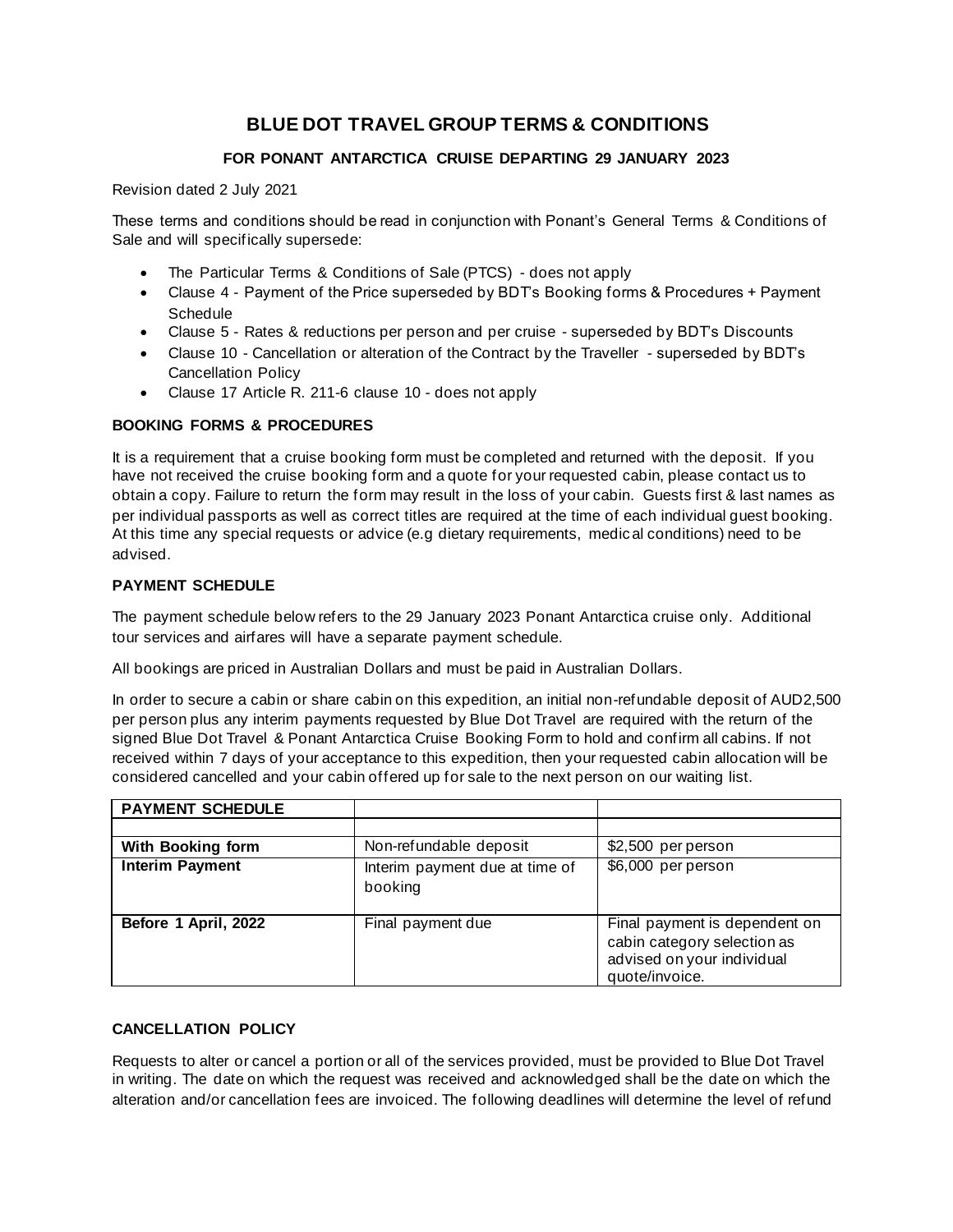available. An administration fee of AUD400 will be deducted from any refund if applicable and will also apply for alterations. The cancellation fees shown below will be applied in all cases with no exceptions.

| <b>CANCELLATION POLICY PENALTIES</b>         |                                              |
|----------------------------------------------|----------------------------------------------|
| <b>DATES</b>                                 | <b>CANCELLATION FEES</b>                     |
| From payment date to 14 January 2022         | Non-refundable deposit + Admin Fee \$400 per |
| inclusive                                    | person                                       |
| From 15 January to 31 March 2022 inclusive   | 25% penalty + Admin Fee \$400 per person     |
|                                              |                                              |
| From 1 April to 31 July 2022 inclusive       | 50% penalty + Admin Fee \$400 per person     |
|                                              |                                              |
| From 1 August up to and including 28 January | 100% penalty                                 |
| 2023                                         |                                              |

*Example 1: From 15 January 2022 your cancellation fee is based on the price of the cabin you selected. For example: On 1 March 2022 - if you cancel your Deck 3 Deluxe Stateroom, you would have paid installments of \$8,500 per person - your cancellation fee would be say \$20,000 cabin price x 25% + \$400 admin fee = \$5,400 per person. You would receive a refund of \$3,100 per person*

**Example 2:** Based on your total installment payments of \$8,500 per person - **\$5,600 per person would be refunded** if you cancelled up to and including 14 January 2022. *For example: When you have paid \$8,500 per person: \$8,500 -\$2,900 (\$2500 +\$400 admin) = \$5,600 per person would be refunded if you canceled anytime up to and including 14 January 2022.*

## **PARTIAL CABIN CANCELLATION**

Changes to cabin occupancy when one guest cancels and the other guest is still travelling will result in cancellation fees for the cancelled guest and recalculation of the remaining guest's fare. Guests still travelling will be required to find a suitable replacement guest or pay the single supplement of up to 100% of the cost of the cabin. An admin fee of \$400 is payable by the person cancelling their share of the cabin.

## **BOOKING CHANGES**

Any booking amendments will incur an administration fee of \$400 per person.

## **TRAVEL INSURANCE**

Travel insurance is mandatory and is the travellers's responsibility. Blue Dot Travel are not authorised to give you personal advice in relation to travel insurance. Any advice given to you about travel insurance will be of a general nature. You need to determine whether a product meets your travel needs. Please make sure you check full details of the terms and conditions, exclusions, limits and sub limits that apply and please read the Product Disclosure Statement (PDS) before purchasing any insurance product.

**Please ensure you are covered for trip cancellation, interruption and travel delay, baggage delay or loss, medical expenses, and travel accident protection. It is most important that medical evacuation cover from remote destinations such as Antarctica and other areas you are visiting are included in your travel insurance policy.**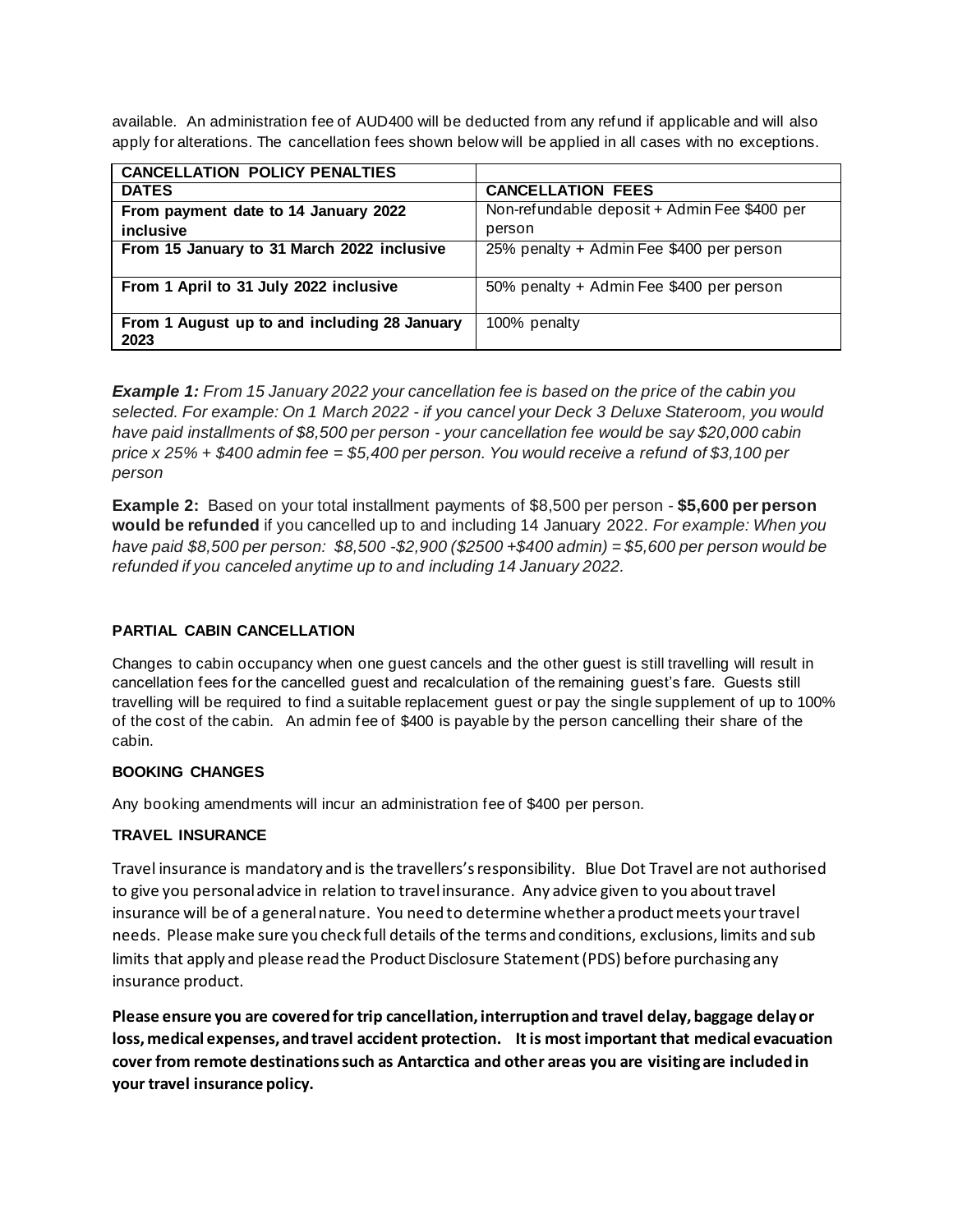#### **WHAT'S INCLUDED:**

- Overnight in Buenos Aires
- Economy class flights Buenos Aires/Ushuaia (this may be a charter flight)
- All meals whilst onboard the ship (from dinner on the day of embarkation to breakfast on the day of disembarkation)
- Captain's welcome cocktail and gala dinner
- Unlimited WIFI subject to availability and quality
- Gratuities (tips for cabin staff & expedition crew)
- Port Charges
- Airport Charges for the Buenos Aires/Ushuaia flights
- "Open Bar" (pouring wines, house champagne, alcohol except premium brands)
- Park entry fees into protected areas
- Complimentary boot rental
- Polar parka for you to keep (no children sizes available)
- Evening entertainment and events
- Room Service 24 hour limited menu
- Highly qualified Ponant expedition team
- Zodiac Landings

## **WHAT'S NOT INCLUDED**

- Return International airfares to Buenos Aires
- Domestic airfares to connect to your international flight ex Sydney
- Any ground services before and/or after the cruise other than the ones mentioned
- Visa expenses (which may include additional administrative charges imposed by the authorities of a country) and/or immigration reciprocity taxes if applicable.
- Luggage handling
- Optional Spa package to be booked prior to your departure
- Beverages other than the ones mentioned above
- Laundry services, hair salon and a la carte Spa treatments
- Personal expenses, on board medical consultations and drug prescriptions
- Cancellation/luggage/assistance/ repatriation/ medical insurance(s)

## **DISCOUNTS**

Ponant group fares are not combinable with any other discounts or promotions including but not limited to:

- Ponant Yacht Club benefits or other Ponant discounts or promotions
- Ponant bonus savings program
- Blue Dot Travel loyalty discounts are not applicable for this cruise

## **OTHER FEES & CHARGES**

Direct bank deposits are available for all payments and the account details can be found on the booking form. All payments by credit card will attract credit card fees.

## **SHIP & CABIN NUMBERS ALLOCATION**

Your cabin category is confirmed upon receipt of your deposit and or other applicable payments. Specific cabin numbers may not be confirmed until 30 days prior to departure and cannot be guaranteed.